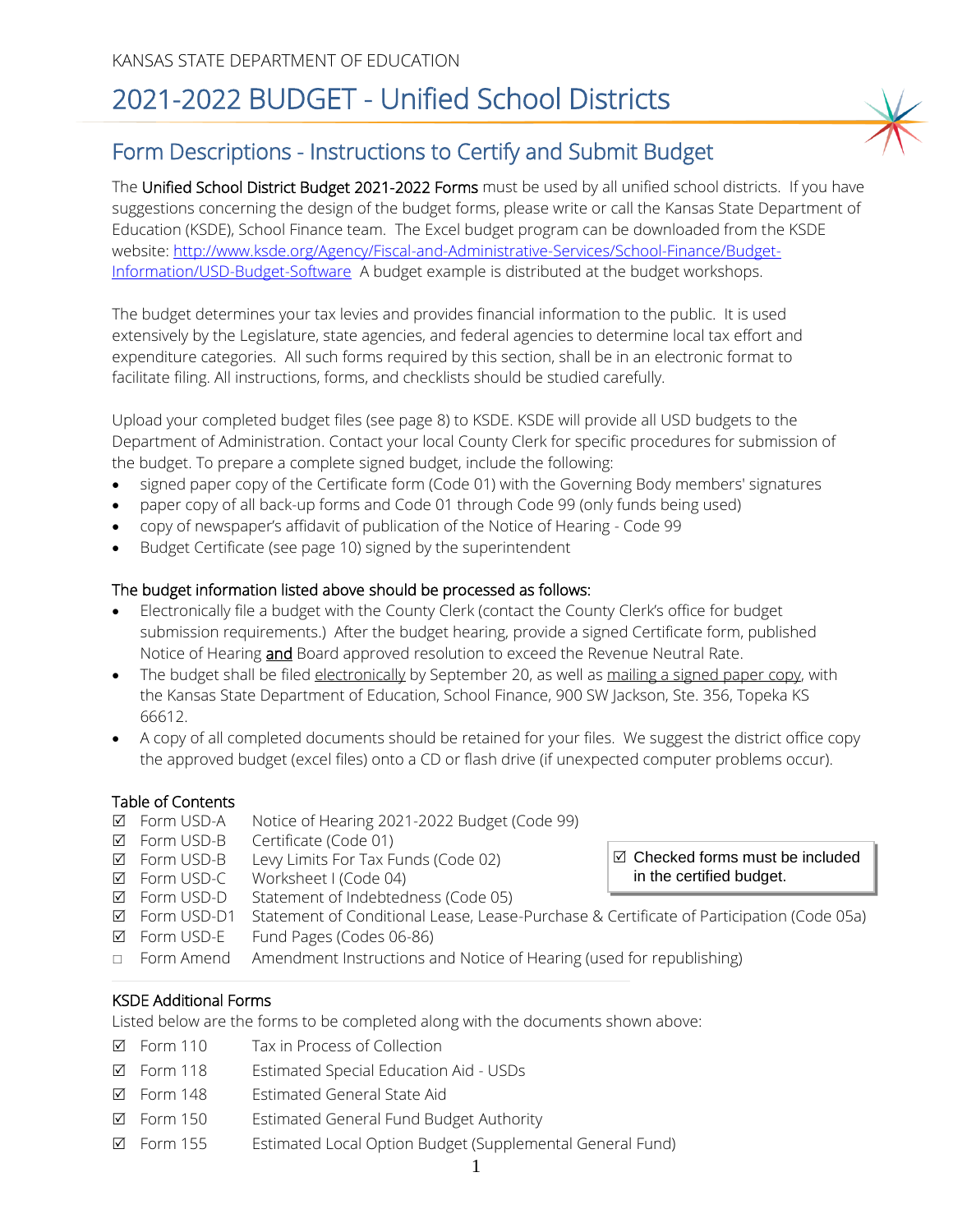

- Form 162 Estimated Food Service Revenue
- Form 194 Estimated Motor Vehicle Property Tax and IRB Payments for 7/1/2020 to 12/31/2020
- Form 194A Estimated Motor Vehicle Property Tax and IRB Payments for 1/1/2021 to 6/30/2021
- Form 195 Estimated State Aid for Drivers Education, Motorcycle Safety and KPERS
- Form 239 Estimated Supplemental General (LOB) State Aid
- $\boxtimes$  Form 242 Bond & Interest Fund State Aid (Bond Elections Prior To July 1, 2015)
- Form 243 Estimated Capital Outlay State Aid
- Form 244 Bond & Interest Fund State Aid (Bond Elections Between 7/1/2015 and 6/30/2017)
- Form 246 Bond & Interest Fund State Aid (Bond Elections After 7/1/2017)

### *Calendar to Certify Budget*

This budget must be prepared so that it can be filed with the County Clerk by October 1. Four steps are necessary in order to certify the budget:

- 1. Publish Notice of Hearing include Revenue Neutral Tax Rate *(publication must be at least 10 calendar days prior to the public budget hearing)*
- 2. Hold Budget Hearing
- 3. Board adopts budget
- 4. Certify Budget to County Clerk by October 1

There must be at least ten calendar days between the publication and the budget hearing. After the board adopts the budget, it can be certified to the County Clerk. If publication is made at least ten days prior to a regular board meeting date, the budget hearing can be part of the regular meeting.

#### *Collecting Budget Data*

Prior to preparing the budget, gather the following information:

- County Treasurer's estimates of revenue
- County Treasurer's annual report of distributions
- County Clerk's budget information
- KSDE Budget Packet (from budget workshop)

Use rounded dollars on all forms in all columns.

Thus, individual amounts may need to be adjusted a few dollars to add to the correct totals.

#### Form USD-B (Code 01)

*Resolutions for Levy Limits for Tax Funds -* This required form summarizes the resolutions setting the levy limits for selected tax funds, and it must be completed.

#### Form USD-B (Code 01)

#### *Computation of Delinquency*

This computation and the use of a delinquency percentage is optional. Using a delinquency factor in a fund with a levy limit does not increase the levy limit.

The delinquency factor is computed using the last actual year of taxes collected; that is, the 2021 tax levy to finance the 2021-2022 budget. The County Clerk must furnish the delinquency rate for the 2021 year for the largest levy fund. The maximum rate of delinquency shall not exceed by more than 5 percentage points above the delinquency for the preceding tax year.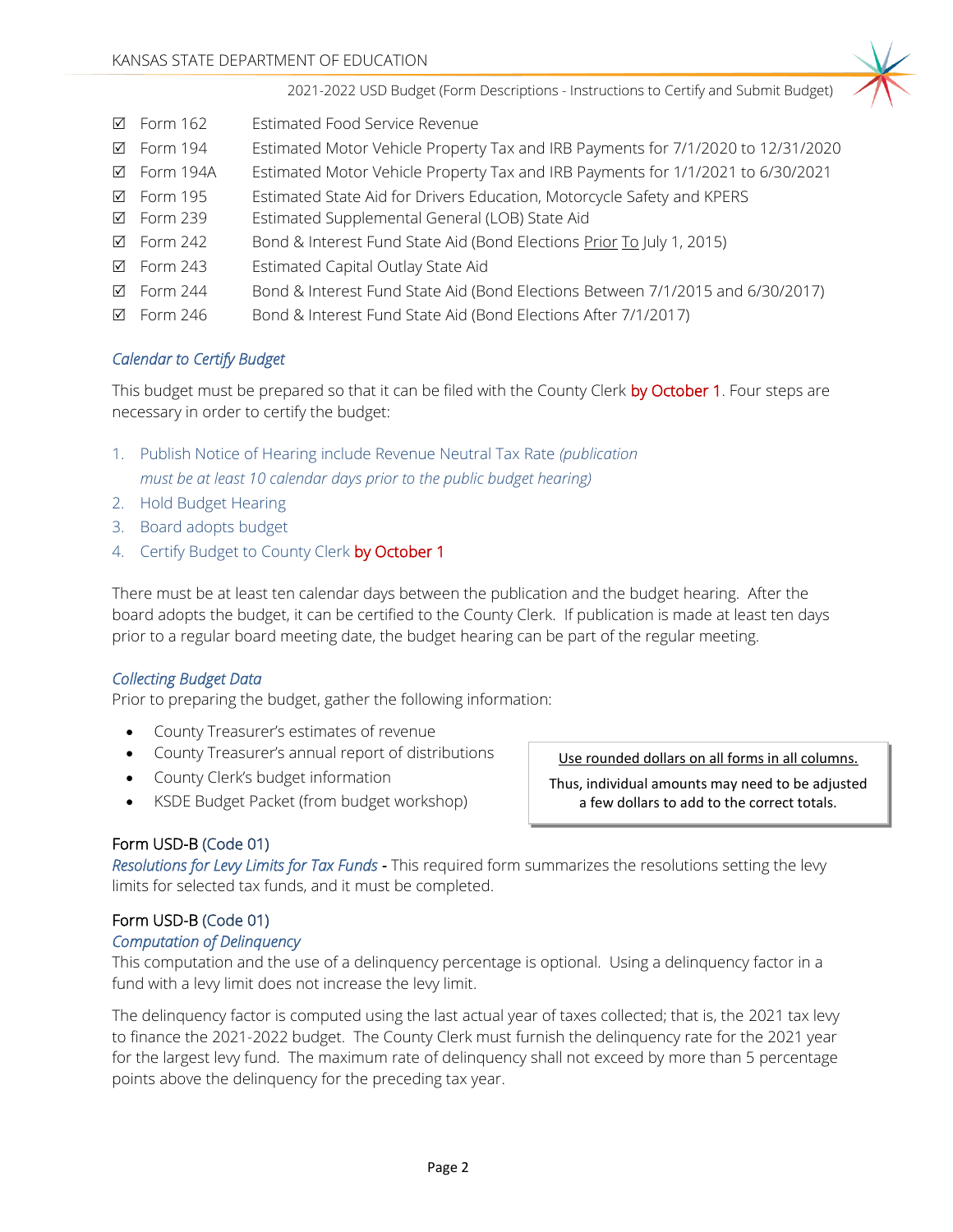

### Form USD-D (Code 05)

#### *Statement of Indebtedness*

This form is used to show all debt for general obligation bonds that is outstanding and any proposed bond issues if any payment is anticipated during the budget year 2021-2022. In some cases, it will be necessary to estimate the payment which will be required. The issues should be shown in the following order under each heading, bond elections prior to July 1, 2015; elections between July 1, 2015, and June 30, 2017; and elections held after July 1, 2017:

- ➢ General Obligation Bonds these are payable by a tax levy.
- ➢ Capital Outlay Bonds these are payable from a capital outlay levy. K.S.A. 72-53,118.
- ➢ Temporary Note these are usually payable from a temporary note levy, K.S.A. 72-5457, but may be financed in a bond issue.
- $\triangleright$  No-Fund Warrant these are payable from a no-fund warrant tax levy approved by the State Board of Tax Appeals.

Because of the letter size design of this form, there is limited space for some information. Use one line for each issue showing the required information, abbreviate and round as needed. The amounts of principal and interest due should be verified with the bond register because principal often increases as interest decreases.

The "Amount Outstanding July 1, 2021" subtotals for bonds outstanding must agree with the amounts shown on the Budget Summary. This form should be included in the budget set. If there is no indebtedness, write NONE on the form, and the indebtedness section of the Budget Summary should not be published.

#### Form USD-D1 (Code 05a)

#### *Statement of Conditional Lease, Lease-Purchase and Certificate of Participation*

This is a form for reporting all obligations which are issued under the provisions of K.S.A. 10-1116c. It should be completed only for leases which qualify as lease-purchases. Lease-purchases are essentially installment purchases, and the periodic payments you make on them include both principal and interest. If you are merely leasing/renting (office space, use of a machine, etc.) with no intent to purchase, do not report such transactions on Form USD-D1 because they are not lease-purchases.

The information that we request in Form USD-D1 allows us to compile and provide information to the Legislature. Although the lease-purchase contract is a required document, and most of the requested Form USD-D1 information can be taken from that contract, you should require your vendor to provide an amortization schedule as well. The amortization schedule allows you to determine, on a continual basis, the amount required for early pay off of the lease-purchase contract if you choose to do so. If you have a lease-purchase contract in effect but you have no amortization schedule, ask your vendor to provide one, or prepare your own. To prepare your own, you need: total amount financed, interest rate, number of payments, and amount of each payment; this information should be shown in your lease-purchase contract.

Item Purchased - list the purchase in general terms such as copier, computer, high loader, etc. Brand names and model numbers are not needed.

Contract Date - show the date the contract was executed.

Term of Contract - enter the period of time the contract covers, stated in months.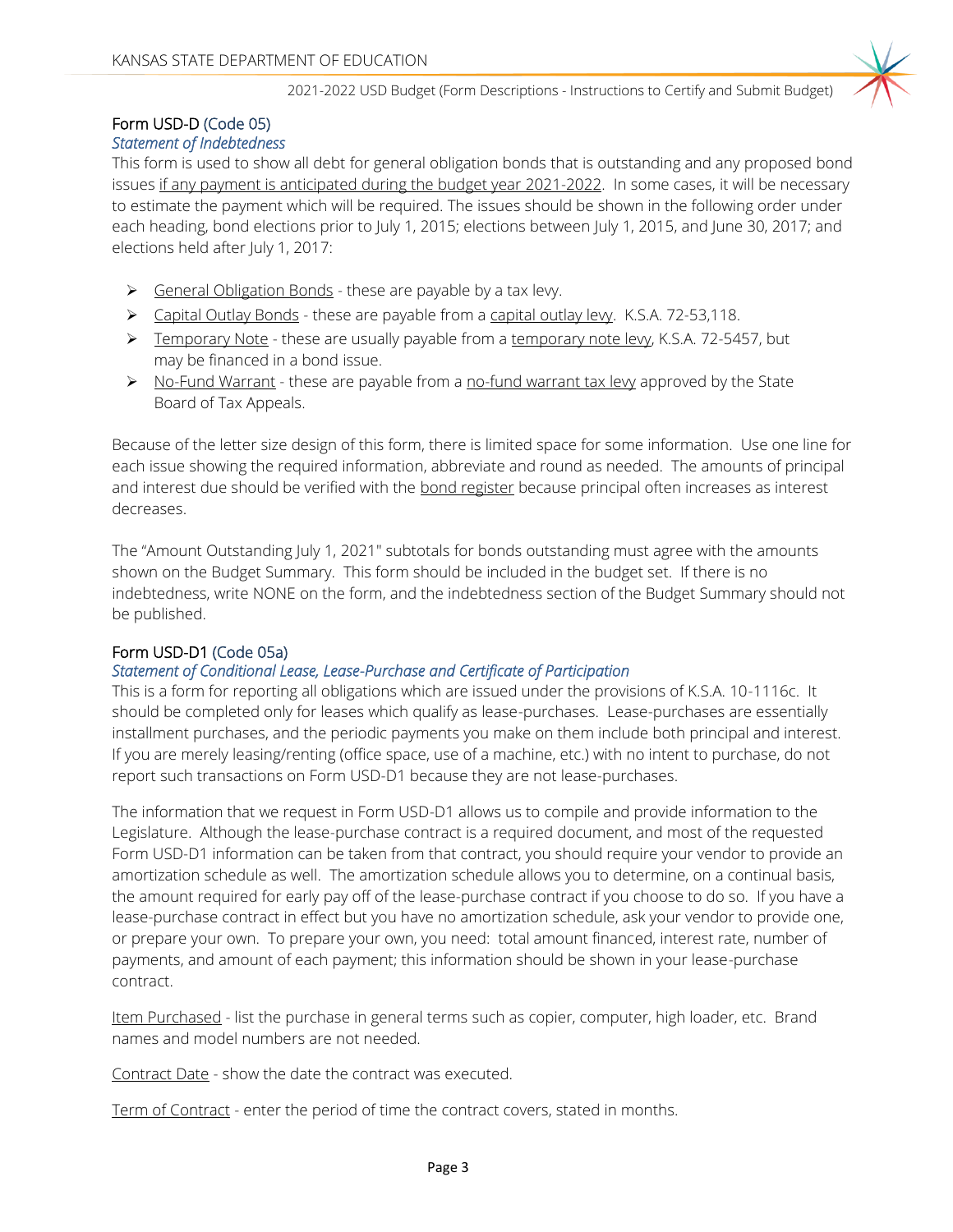Int Rate % - show the effective interest rate or the interest rate listed on the contract, whichever is available.

Total Outright Purchase Price - show the amount quoted as the cash cost.

Other Charges in Contract - these are the amounts included in the contract for service, maintenance, insurance, or other charges exclusive of the principal and interest costs.

Total Amount Financed (Beg Princ) - this is the Total Outright Purchase Price less the amount of down payment, if any.

Principal Balance Due 7-1-2021 - this is the unpaid principal balance at July 1, 2020. You will need an amortization schedule, discussed above, to determine this. The total must be shown on the Budget Summary.

Payments Due 2021-2022- enter the amount of payments due in the current year. This normally will be 12 times the amount of the monthly payment.

Payments Due July-Dec 2022 - enter the amount of payments due in the budget year. This normally will be 6 times the amount of the monthly payment.

#### Forms USD-E (Codes 06-86)

The following sources of revenue are included on the fund pages:

#### *Unencumbered Cash Balance, July 1*

This is the sum of cash, investments, and the county treasurer's balance reduced by outstanding warrants and unpaid purchase orders.

#### *Revenue - Local Sources*

Ad Valorem Tax Levied - actual amount of taxes received by Tax Levy Year for the 2019-2020 and 2020- 2021 years. Effective July 1, 2014, state proceeds from the Ad Valorem taxes levied for the General Fund are remitted to the State Treasurer and distributed as General State Aid. (72-5142)

Delinquent Taxes - the amount of distributions for the two actual years. The budget year amount is computed on the Form 110, Line 3.

Motor Vehicle Tax - the amount of distributions for two actual years. The amounts shown on Worksheet I, Code No. 04, Column 6 should be used in Columns (3) and (4).

Recreational Vehicle Tax - the amount of distributions for two actual years. The amounts shown on Worksheet I, Code No. 04, Column 7 should be used in Columns (3) and (4).

Commercial Vehicle Tax - the amount of distributions for two actual years. The amounts shown on Worksheet I, Code No. 04, Column 8 should be used in Columns (3) and (4).

#### *Other Revenue*

Cancellation of Prior Year Encumbrances - enter amount of encumbrances from prior year which were cancelled.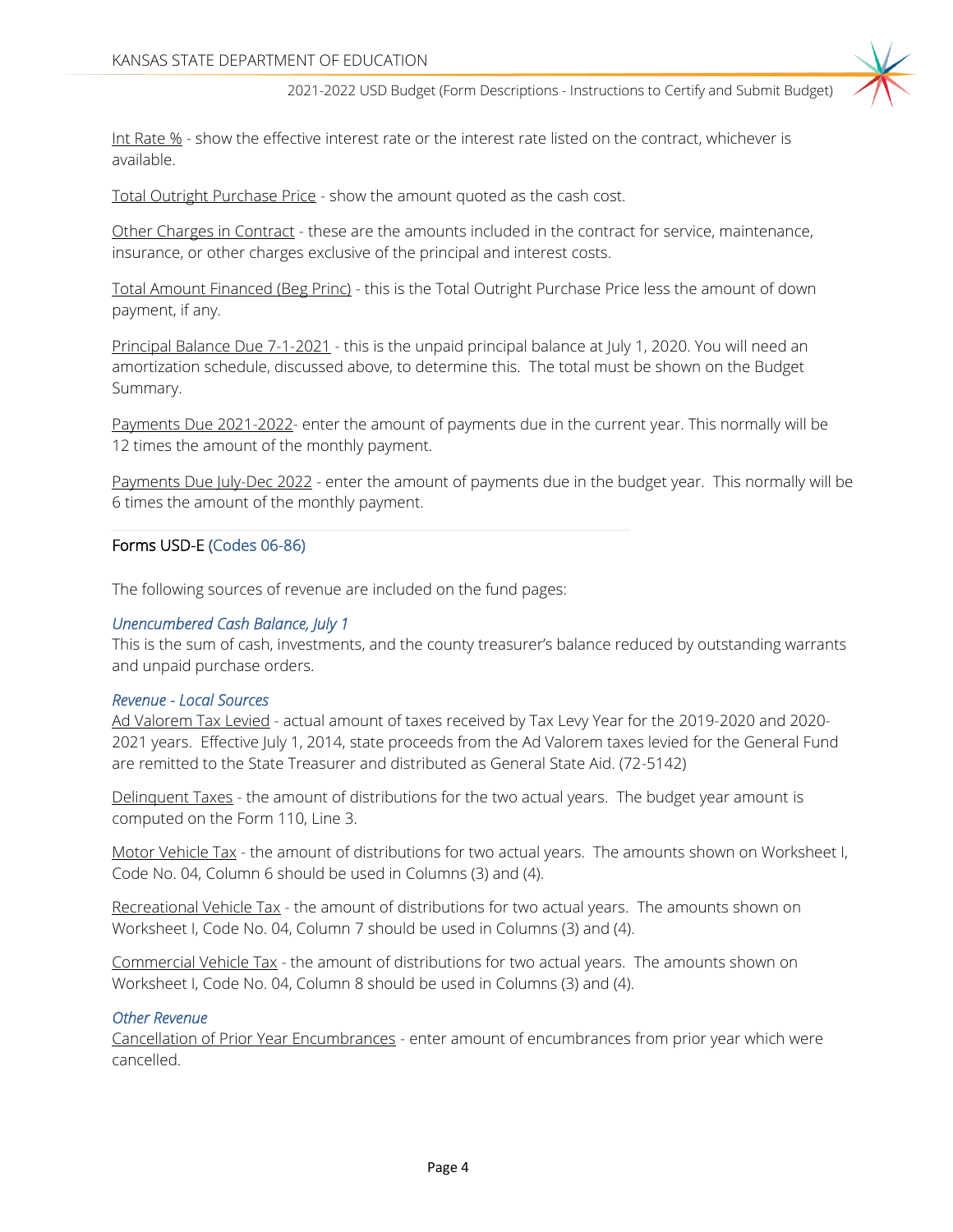#### *Resources Available*

This is the total of Unencumbered Cash Balance (July 1), Canceled Prior Year Encumbrances, and Revenues.

#### *Expenditures*

The Total Expenditures & Transfers, Column (3), line 175 of the General Fund cannot exceed the amount reported on Form 150.

#### *Unencumbered Cash Balance, June 30*

This is the difference between Resources Available and Total Expenditures & Transfers.

#### *Tax Required*

Add or subtract the amounts reported in the Financing Required, Column (4).

*Delinquency Computation* - enter the percentage for computing the delinquency if it is used. Multiply the Tax Required by the delinquency percentage.

Using a delinquency factor does not increase the Levy Limit amount. If the "Amount of 2021 Tax to be Levied" exceeds the Levy Limit reported on Code No. 2, the "Amount of 2021 Tax to be Levied" must be reduced to the Levy Limit amount.

#### Form USD-E (Code No. 16)

#### *Capital Outlay*

The debt service for bonded capital outlay is included to show compliance with levy limitations. Do not budget debt service for bonded capital outlay in the Bond and Interest Funds.

#### Form USD-E (Code Nos. 62 and 63)

#### *Bond and Interest*

Include all general obligation bonds of the district except capital outlay bonds in these funds. Use a separate Bond and Interest fund only for those issues which have levies assessed on different territory. If all bond and interest levies are assessed on the same territory, use only one bond and interest fund (code 62).

#### Form USD-A (Code 99)

#### *Notice of Hearing 2021-2022 Budget*

The notice must be published at least ten calendar days before the hearing.

Budget Summary - enter the amount of expenditures for each year as shown on the fund pages. If the fund is not required to be budgeted, then show only the 2019-2020 and the 2020-2021 actual. For tax levy funds, the actual levy rates for 2019-2020 and 2020-2021 can be obtained from the 2020-2021 budget or as adjusted by the County Clerk. Express levy rates in mills.

Less Transfers (line 105) - this line is after "Total USD Expend" (line 100). Show those transfers which are expenditures in two different funds. Include the following transfers/expenditures:

- 
- 
- 3. Declining Enrollment 12. Parent Education
- 4. Extraordinary Growth 13. Summer School
- 
- 6. Preschool-Aged At-Risk 15. Contingency Reserve
- 
- 
- 9. Virtual Education 18. Special Reserve
- 1. General 10. Driver Training
- 2. Supplemental General 11. Professional Development
	-
	-
- 5. Cost of Living 14. Career and Postsecondary Education
	-
- 7. At Risk (K-12) 16. Textbook & Student Material Revolving
- 8. Bilingual Education 17. Special Liability Expense
	-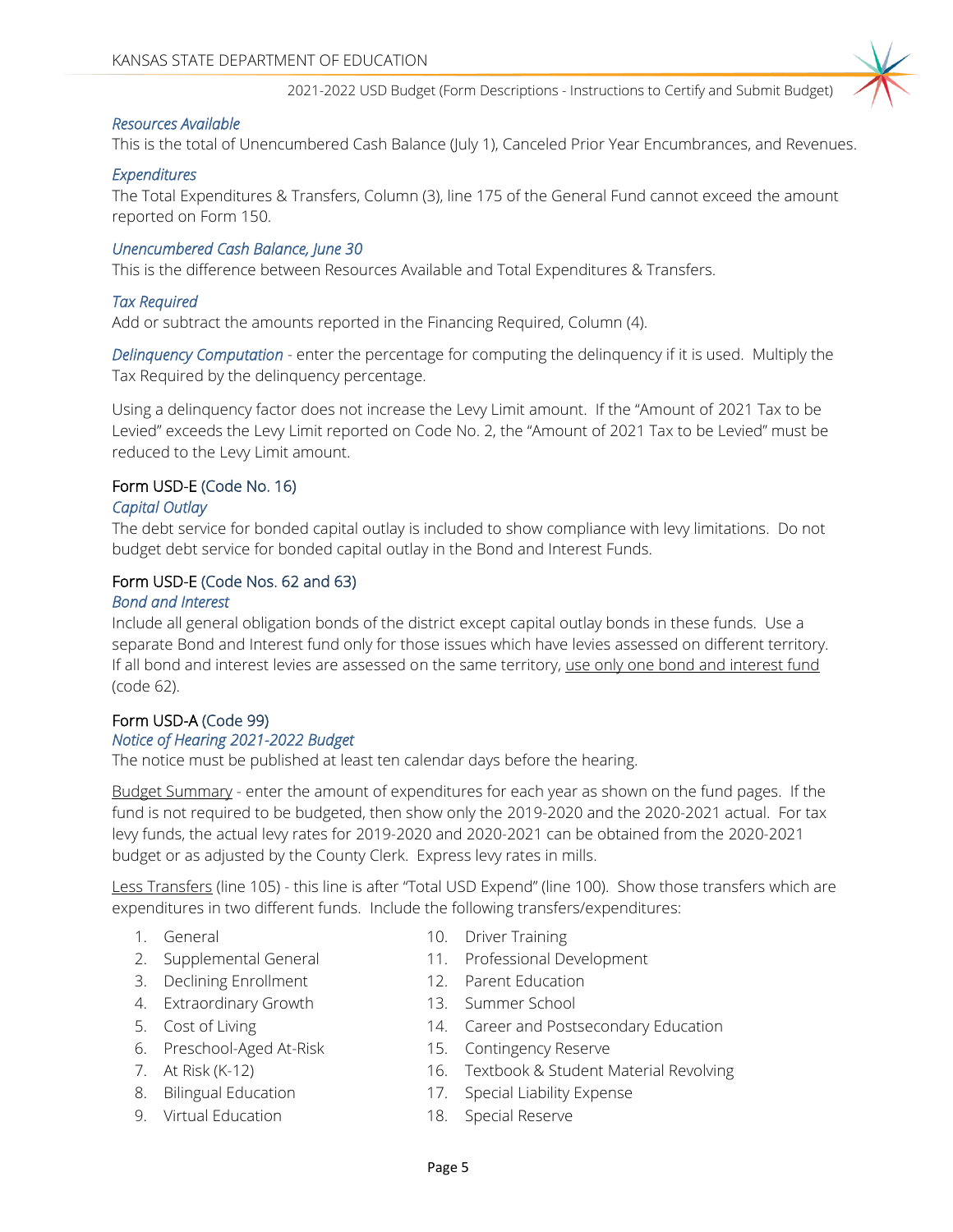Est Tax Rate - compute the tax rate by dividing the "Amount of 2021 Tax to be Levied" by the assessed valuation amount. For example, assume the tax to be levied is \$750,000, and the assessed valuation is \$17,000,000. 750,000 divided by 17,000,000 = .04412. To convert to mills, move the decimal three points to the right to produce 44.12 mills. The General Fund mill levy rate must be 20.00 mills.

Total all columns, enter the amount of total tax levied and assessed valuation for each year.

Outstanding Indebtedness - enter any indebtedness outstanding, including lease purchase principal, on July 1 of 2019, 2020 and 2021. The 2021 amounts must agree with the Statement of Indebtedness, Form USD-D.

The clerk should sign this form and arrange for publication.

#### Form USD-B (Code 01)

#### *Certificate*

This form certifies to the County Clerk the "Amount of 2021 Tax to be Levied" and serves as a letter of transmittal for the adopted budget and publication. The publication should be a copy of the Notice of Hearing clipped from your official newspaper - an affidavit of publication is not required if the newspaper clipping includes the first publication date.

- To County Clerk *electronically file the budget as required by County Clerk* by October 1, including KSDE forms, proof of publication (newspaper clippings) **and** a Board approved resolution to exceed the Revenue Neutral Rate. Contact County Clerk's office for budget submission requirements.
- **To KSDE** File one paper copy with signatures and proof of publication to: KSDE, Attn: School Finance, 900 SW Jackson, Ste. 356, Topeka, KS 66612
- To KSDE Upload 2 (two) budget files electronically via web application by September 20 (see page 8 for instructions).

Expenditures - enter the total expenditure amount shown on each fund page and total all columns. These amounts must agree with the Budget Summary unless the governing body has reduced expenditures since the publication was made.

Amount of 2021 Tax to be Levied - enter the amount shown on the bottom line of each tax-levy fund's Computation of Financing Required. Verify that no amount exceeds the levy limit as shown on Code No. 02.

County Clerk's Use Only - leave this area blank.

*Signatures:* The President and Clerk of the Board should sign Code 01 and Code 99 after the budget hearing and the "Assisted by:" portion should be completed if someone who is not a USD employee helped prepare the budget. The superintendent should sign the "Certify" page printed from the budget software program (Codes) and include it with the paper copy of the budget.

#### For the County Clerk

Date and sign the Attest blank in the lower left-hand corner after the Final Levy Rates have been computed and entered on the Certificate.

The "Amount of 2021 Tax to be Levied" must be reduced to conform to legal limits as found on the Resolutions for LEVY Limits for Tax Funds – Code 02. If no levy limits are shown, then a levy cannot be assessed until a corrected Code 02 has been submitted with the levy limits. The County Clerk is not authorized to change any balances, revenue, or expenditures on the fund pages.

\* The General Fund mill levy must be 20.00 mills. Do not change this levy rate.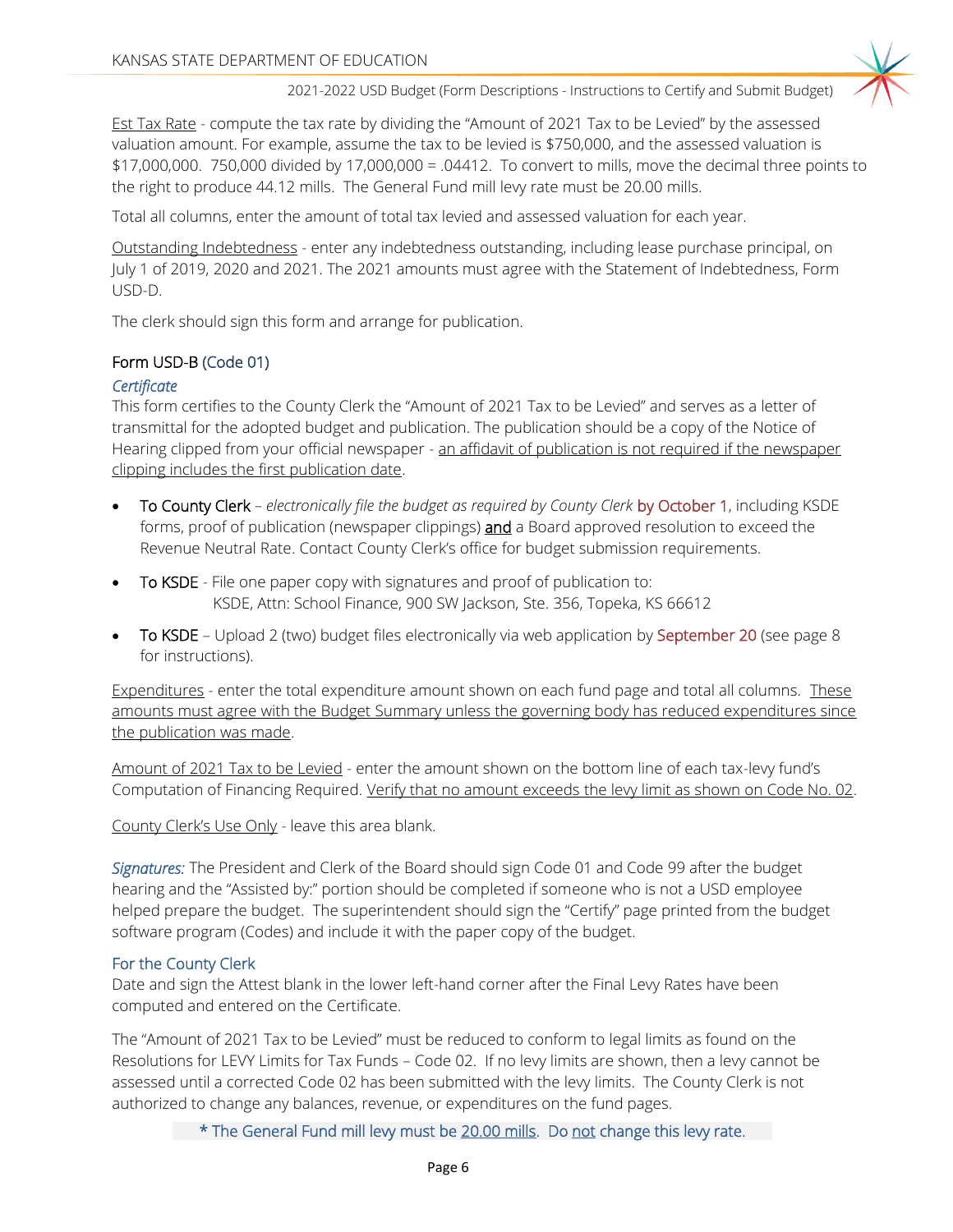## FINAL CHECKLIST

#### Form USD-B - *Certificate and Levy Limits for Tax Funds (Code 01)*

a. Is the Estimated Assessed Valuation, July 1, 2021, used to prepare this budget entered on the Open worksheet?

#### Form USD-D - *Statement of Indebtedness (Code 05)*

- a. If there is no indebtedness, write "NONE," and include this form with your budget.
- b. Have all debts, including any proposed issues, been shown on this form?

#### USD-D1 - *Statement of Conditional Lease, Lease-Purchase and Certificate of Participation (Code 05a)*

- a. If there is no indebtedness, write "NONE," and include this form with your budget or show "NONE" on the Notice of Hearing.
- b. Have all leases, which meet the definition of a lease-purchase, been shown on this form?

#### *Preparing to certify the budget document*

This budget must be prepared so that it can be filed with the County Clerk by October 1.

Three steps are necessary in order to certify the budget:

- 1. Publish Notice of Hearing and Revenue Neutral Tax Rate *(publication must be at least 10 calendar days prior to the public budget hearing) Note: Do not count day 1 in the paper as part of the 10 days.*
- 2. Hold Budget Hearing
- 3. Certify Budget to County Clerk by October 1 (notify your county if the budget hearing date is later)

There must be at least ten calendar days between the publication and the budget hearing. After the board approves the budget, it can be certified to the County Clerk. If publication is made at least ten days prior to a regular board meeting date, the budget hearing can be part of the regular meeting.

#### Finalize the budget and prepare a signed printed budget document to mail to KSDE

- 1. Total Expenditures & Transfers and Amount of 2021 Tax to be Levied from the individual funds' forms should be transferred accurately to the Budget Summary and the Certificate.
- 2. Check each statute for detailed provisions such as, eligibility, election requirements, protests, and tax rates.
- 3. Prepare complete signed copies of the budget. The paper copy can be mailed to KSDE after Sept 20.

#### Obtain SIGNATURES:

Code 01 and Code 99 must be signed by the clerk of the board and the board president on budgets submitted to the State and County Clerk. Also, if a Certified Public Accountant (CPA) was used, the line showing "assisted by" should be filled out.

- 4. Print the "Certify" page (Budget Certificate) from the Codes.xlsx file and have it signed by the superintendent. This certificate is to be included with the budget.
- 5. For KSDE Assemble the paper copy of the budget in this order:
	- a. Code 01 through Code 99 (only funds used)
	- b. Notice of Hearing and Public Information (copy of newspaper clippings as proof of publication)
	- c. Budget Certificate (signed by Superintendent)
	- d. Open page (USD Information)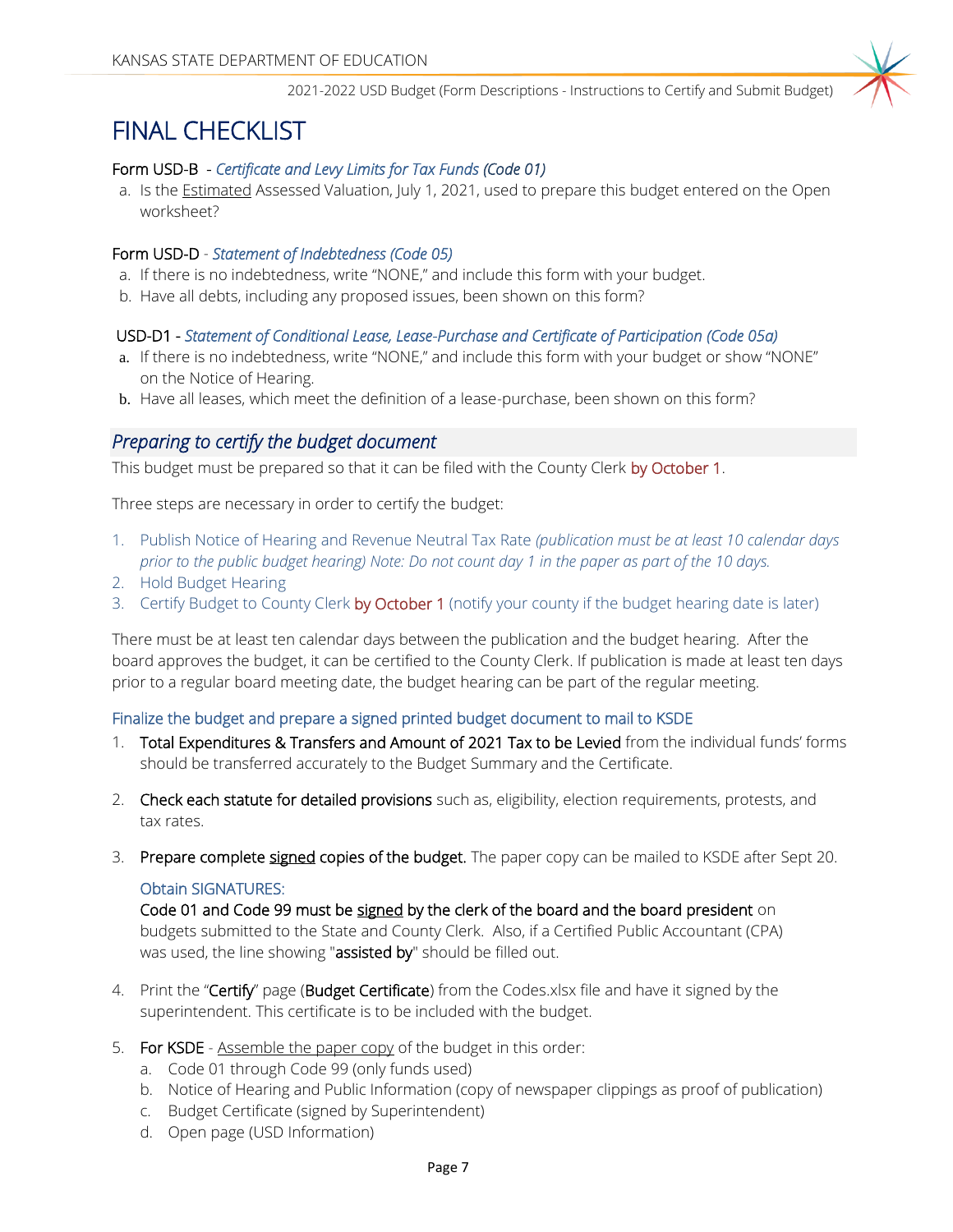- e. All forms used by the district (form 110, 150, etc.)
- f. Unencumbered Cash Balances on July 1 sheet
- g. Average Salary (teachers, administrator salaries 2 prior years actual and current year est.)

#### Save time, paper and postage costs!

It is not necessary to print and mail the following supplemental budget documents to KSDE:

- 1) Cover page, index, coding
- 2) Budget at a Glance
- 3) Budget Profile

KSDE developed supplemental documents to assist your board members and district patrons when they review the USD budget document, and does not need a paper copy.

### Supplemental budget information to give to Board members and Patrons:

When preparing paper copies of the budget document and forms to give to board members and district patrons at the budget hearing, include the following:

- o Cover page, index, coding information A table of contents (index) will list all the funds. The section called Coding Information defines how expenditures are coded.
- o Budget at a Glance Easy-to-read charts and graphs showing expenditures, revenues, enrollment and other statistics comparing data for the current year and two prior years.
- o Budget Profile Characteristics of the district, contact information for key staff, board members, links to KSDE website information for the district. Open this file to update information by the district. (Profile Information.docx is also uploaded to KDSE)

#### Submit budget electronically by September 20 (KSDE) and October 1 (County Clerk):

1. Upload 2 (two) budget files to KSDE (see instructions below).

If a CPA submits, they may email the two budget files listed below as an attachment. To: [sbarnes@ksde.org](mailto:sbarnes@ksde.org) Subj: Budget 2022 USD #000

- 2. The County Clerk requires an electronic copy of the budget files by October 1, including proof of publication and Board approved resolution to exceed the Revenue Neutral Rate. Contact county for submission instructions.
- 3. Also, please mail (1) complete (signed) paper copy to KSDE, School Finance (see instructions to certify the budget on page 7).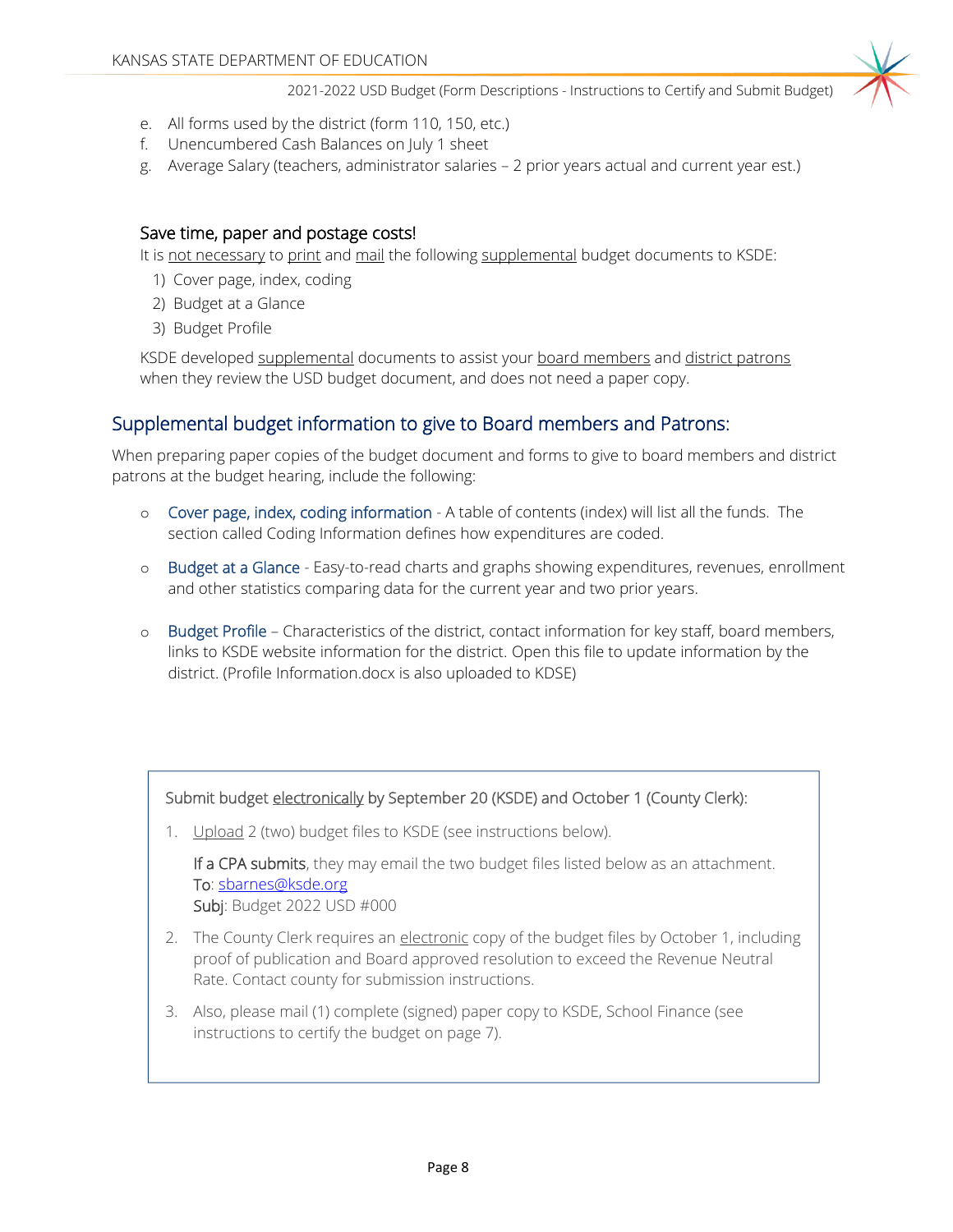### How to upload 2021-2022 Budget Files to KSDE School Finance:

Login on the KSDE authenticated application screen: <https://apps.ksde.org/authentication/login.aspx>

Enter: User ID and password (call KSDE Help Desk with password problems- 785-296-7935)

- Select: LEA Forms Select: Upload USD Budget Files Create: New report for 2022 Enter: District contact information Upload: 2 budget files into the 2022 report
	- − Codes.xlsx
	- − Profile Information.docx
- Select: Submit Report which automatically transmits 2021-2022 budget files to KSDE.
- Select: Print Report menu to print a confirmation listing budget files received by KSDE (keep with your records).

*NOTE: CPAs can continue to email USD budget files (see box above). If possible, it is recommended that CPAs provide the budget files electronically to the district to be uploaded to KSDE.*

#### If you have questions, call School Finance at (785) 296-3872.

#### For more information, contact:

Veryl Peter Director School Finance (785) 296-3872 [cneuenswander@ksde.org](mailto:cneuenswander@ksde.org)



Kansas State Department of Education 900 S.W. Jackson Street, Suite 102 Topeka, Kansas 66612-1212

(785) 296-3201

[www.ksde.org](http://www.ksde.org/)

The Kansas State Department of Education does not discriminate on the basis of race, color, national origin, sex, disability or age in its programs and activities and provides equal access to the Boy Scouts and other designated youth groups. The following person has been designated to handle inquiries regarding the nondiscrimination policies: KSDE General Counsel, Office of General Counsel, KSDE, Landon State Office Building, 900 S.W. Jackson, Suite 102, Topeka, KS 66612, (785) 296-3201.

P:Budget/workshop2022/budget instructions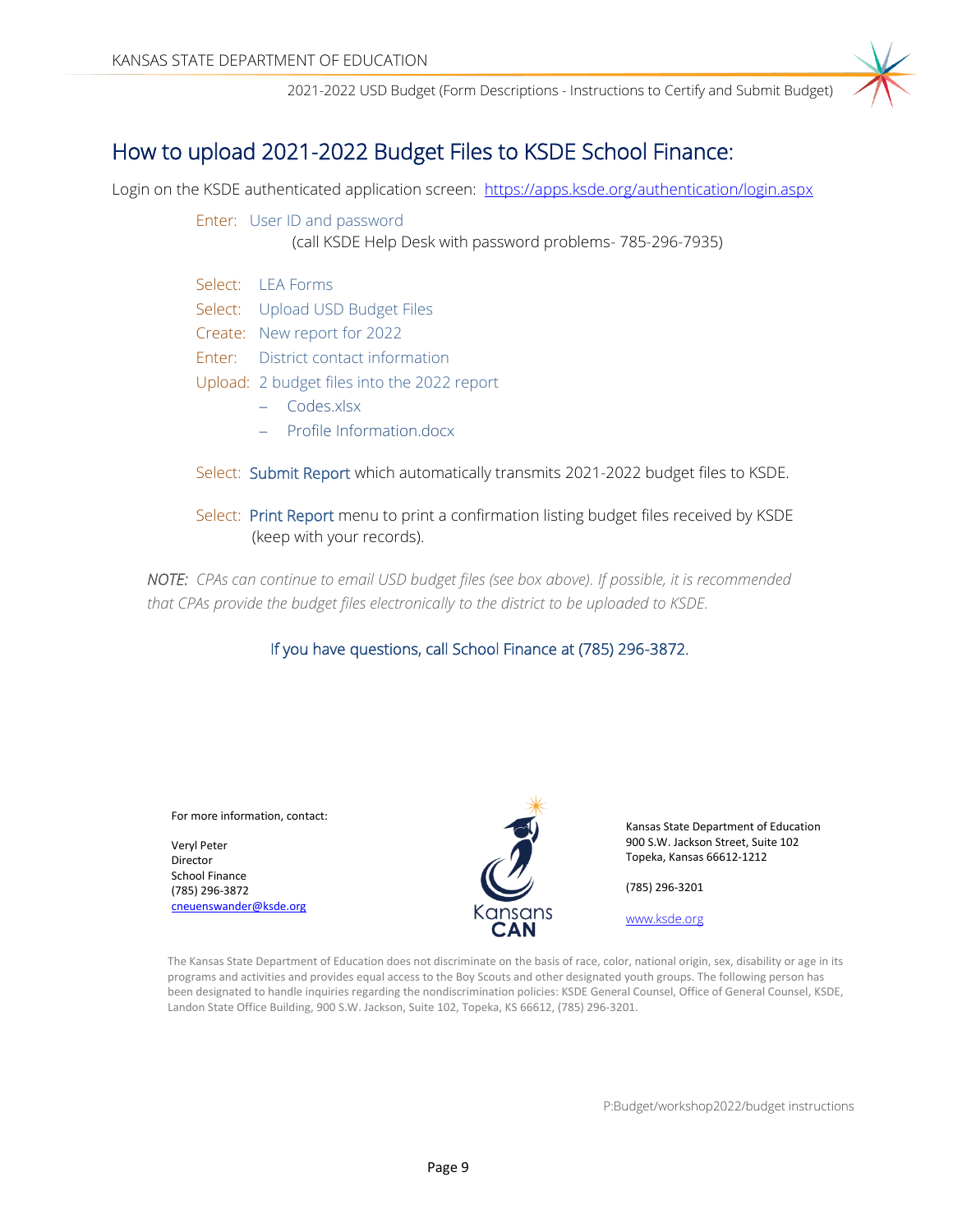

STATE OF KANSAS Form Amend 2021-2022

#### AMENDMENT INSTRUCTIONS

Budget amendments as authorized by K.S.A. 79-2929a are permitted to increase the original budget for "... previously unbudgeted increases in revenue other than ad valorem property taxes." K.S.A. 79-2929a(b) "All such budget information shall be filed electronically with the county clerk ..."

#### AMENDMENT PROCEDURES

- 1. Publish the Notice of Hearing on Amending the 2021-2022 Budget, see form below. Include only those funds being amended. At least ten days must elapse between Steps 1 and 2.
- 2. Hold the hearing on amending the budget as scheduled in Step 1.
- 3. Electronically file a copy of the following forms with the County Clerk and the Kansas State Department of Education (School Finance team):
	- − A signed Certificate page (Code 01) showing only the amended funds.
	- − Individual fund budget for each fund being amended.
	- − Proof of Publication should be a copy of the Notice of Hearing (Code 99) clipped from your official newspaper showing the date it was in the paper.

Before amending the budget, be sure it is necessary. Certain revenue is exempt from the budget law. Also, remember that a budget cannot be amended after the year is completed. We recommend that an explanation be included in the heading so taxpayers understand why an amendment is necessary.

#### -------------------------------------------------------------------------------------------------------------------------------------------------- NOTICE OF HEARING ON AMENDING THE 2021-2022 BUDGET

| The governing body of | will meet on the<br>dav of                                                           |  |
|-----------------------|--------------------------------------------------------------------------------------|--|
| ∠∪ at<br>m at i       | for the purpose of hearing                                                           |  |
|                       | and answering objections of taxpayers relating to the proposed amended use of funds. |  |

Detailed budget information is available at \_\_\_\_\_\_\_\_\_\_\_\_\_\_\_\_\_\_\_\_\_\_\_\_\_\_\_\_\_\_\_\_\_\_\_\_\_\_\_\_\_ and will be available at this hearing.

#### SUMMARY OF AMENDMENTS

|      | Adopted Budget<br>2021-2022 |           |              | Proposed Amendment<br>2021-2022 Budget |
|------|-----------------------------|-----------|--------------|----------------------------------------|
|      | Actual                      | Amount of | Expenditures | Expenditures                           |
|      | Tax                         | Tax to be | and          | and                                    |
| Fund | Rate                        | Levied    | Transfers    | Transfers                              |
|      |                             |           |              |                                        |
|      |                             |           |              |                                        |
|      |                             |           |              |                                        |
|      |                             |           |              |                                        |

\_\_\_\_\_\_\_\_\_\_\_\_\_\_\_\_\_\_\_\_\_\_\_\_\_\_\_\_\_\_\_